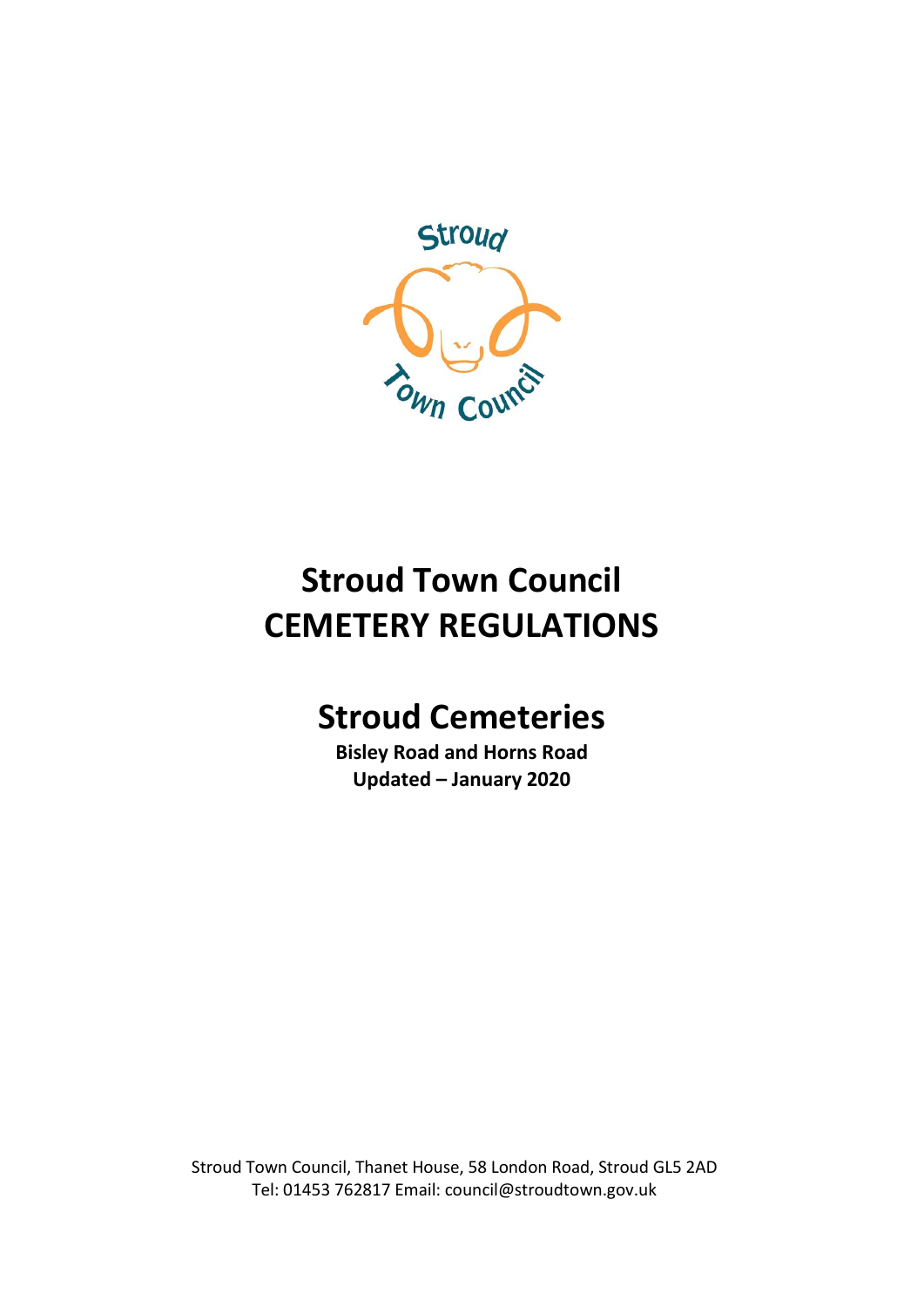## **Contents**

## <span id="page-1-0"></span>**Introduction**

These regulations apply to all Cemeteries owned by Stroud Town Council.

Currently the sites include: Stroud New Cemetery, Horns Road Stroud Old Cemetery, Bisley Road

Stroud Town Council welcomes all visitors to our Cemeteries. We ask that visitors respect the peace, dignity and wildlife of the site as well as other users. We thank you in advance for your cooperation and consideration.

These regulations have been drawn up to ensure that the Cemeteries are safe and inviting communal spaces for quiet reflection and remembrance. Stroud Old Cemetery is also a designated Local Nature Reserve and as such is open for quiet informal recreation and the enjoyment of the habitat and wildlife within.

The regulations have also been drawn up to try to minimise restrictions to the rights and choices of the individual whilst ensuring that the sites are safe and well-maintained for all, including staff and contractors.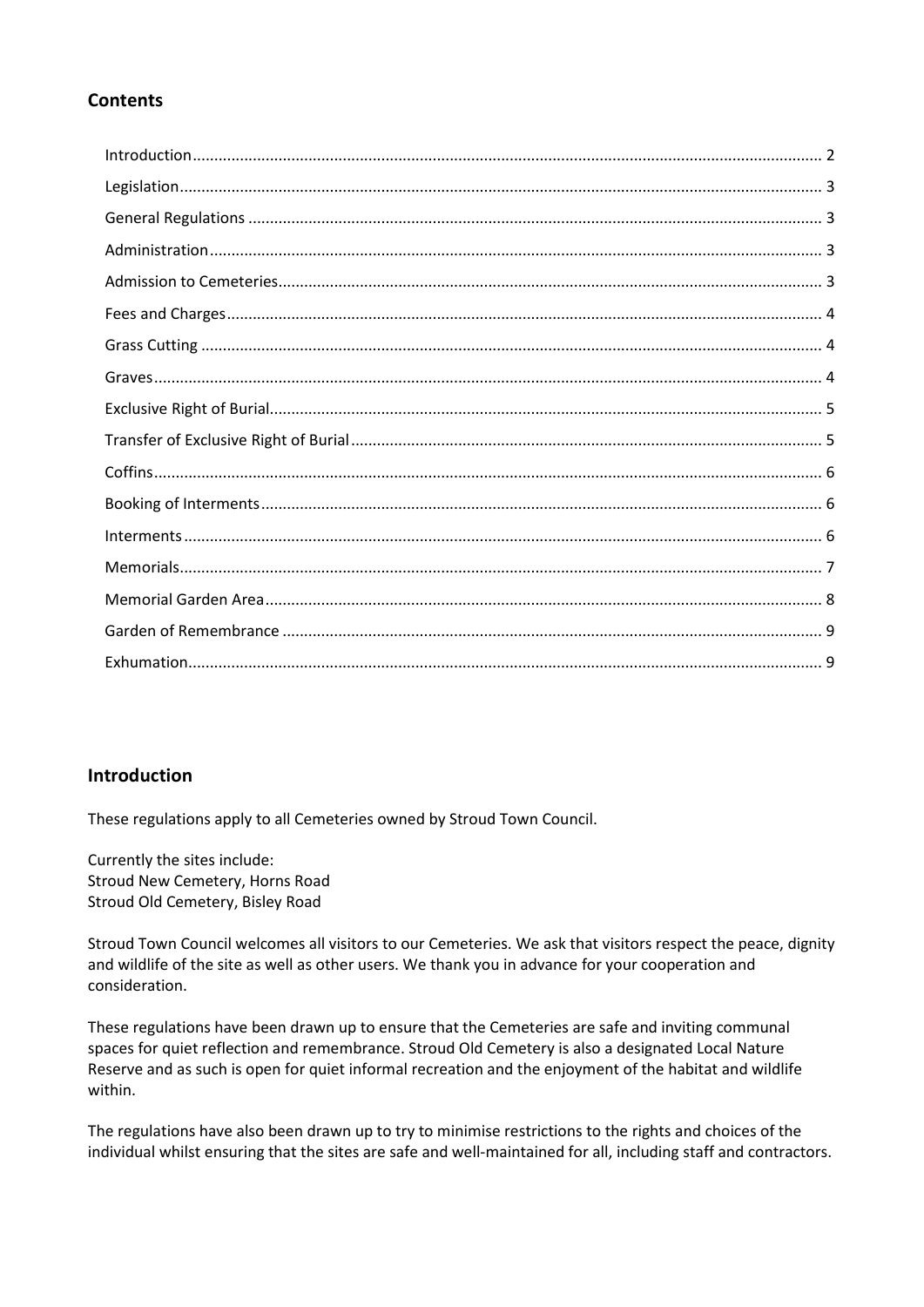The Council has been guided by the principles of the Charter for the Bereaved where this relates to cemetery and burial management. The charter can be found at[:](http://www.iccm-uk.com/iccm/index.php?pagename=charterforbereaved) [www.iccm-uk.com/iccm/index.php?pagename=charterforbereaved.](http://www.iccm-uk.com/iccm/index.php?pagename=charterforbereaved)

## <span id="page-2-0"></span>**Legislation**

Various Acts of Parliament and Government Regulations apply to burials and how Cemeteries are maintained. If any conflicts occur between these regulations and Cemetery Regulations, the Cemetery Regulations shall apply. Legislation includes but may not be limited to the following:

- Cremation Acts 1902 and 1952
- Health and Safety at Work Act 1974
- The Local Authorities Cemeteries Order 1977 SI 1977/204 (as amended)
- Environmental Protection Act 1990
- Cremation Regulations SI 2008/2841

#### <span id="page-2-1"></span>**General Regulations**

No employee of the Council is allowed to take any gratuity, or to undertake paid private work of any kind in connection with the Cemeteries either in their own time of during their employed hours.

No person shall canvass or solicit business in the Cemeteries.

All fees for interments or memorial works must be paid in full to the Council in advance.

The Council reserves the right to amend these regulations and to deal with any circumstances or contingency not provided for in the regulations as necessary.

Photography and filming for commercial purposes can only be permitted with prior consent of the Council.

All persons visiting the Cemeteries do so at their own risk, and the Council shall not be liable (except in respect of personal injury or the death of any person caused by the Council's neglect) for any injury or damage sustained, regardless of the form of action, whether in contract, tort (including negligence or breach of statutory duty) strict liability or otherwise.

#### <span id="page-2-2"></span>**Administration**

All interment bookings, general enquiries and comments regarding the Cemeteries should be directed to:

Stroud Town Council, Thanet House, 58 London Road, Stroud GL5 2AD. Tel: 01453 762817

The office is open 10am-1.30pm Monday-Thursday and 9.30am-12.30pm Friday, with the exception of Bank Holidays and other Public Holidays.

Telephone enquiries may be made from 9am-5pm Monday-Thursday and 9am-12.30pm Friday.

Plans and registers may be inspected by prior arrangement. A search fee may apply.

#### <span id="page-2-3"></span>**Admission to Cemeteries**

The Cemeteries are open to the public every day at all reasonable times unless otherwise indicated by notices placed at the entrances.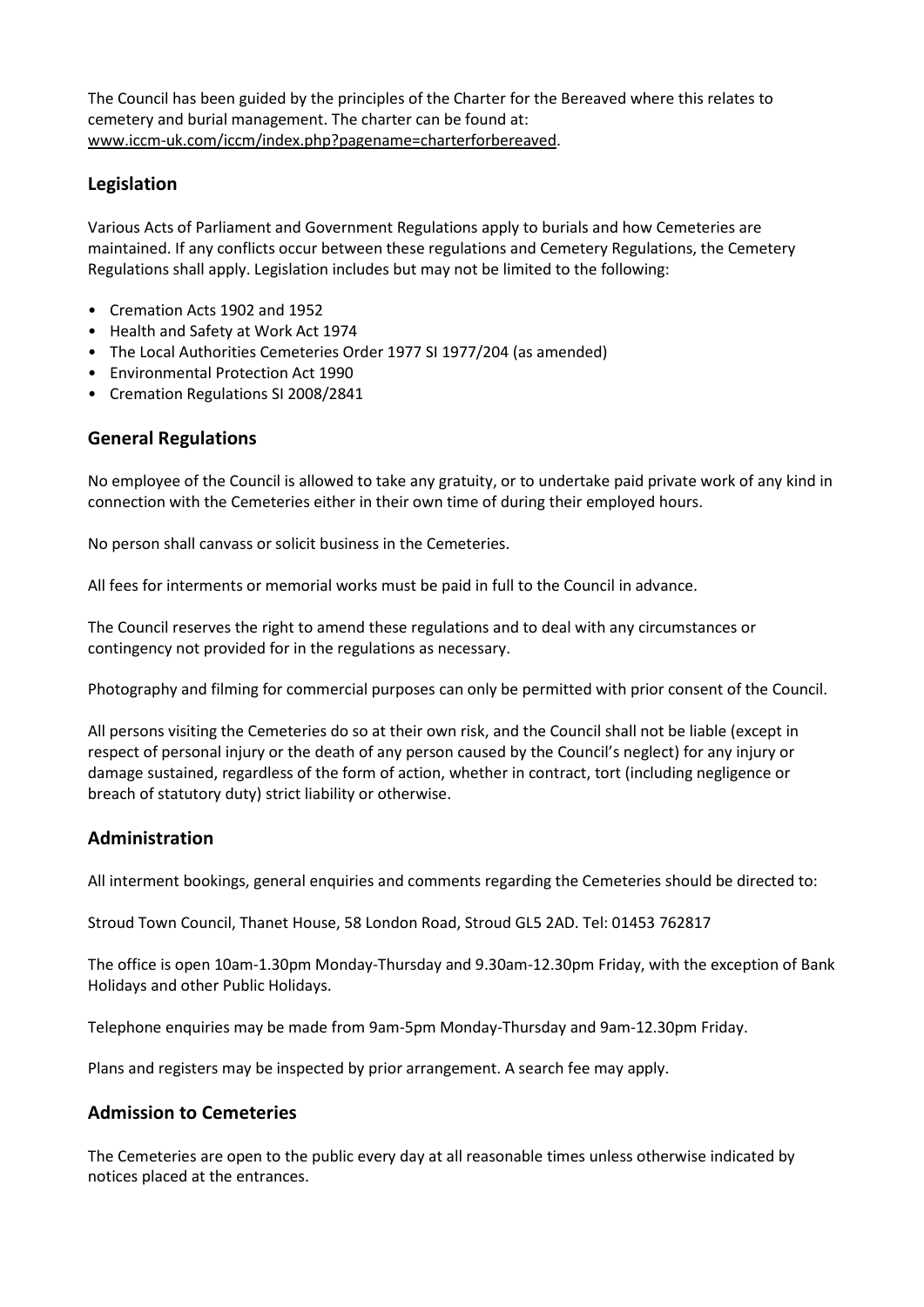Vehicular access gates at Stroud New Cemetery are closed during weekend evenings as shown on signage by the gates. The Council reserves the right to close these gates during other evenings should it so decide, and at other times for safety reasons such as ice or other hazardous conditions.

Specified areas in the Cemeteries may be temporarily closed to visitors by placing warning cones/tape identifying the areas of work.

The Cemeteries are places of peace and quiet reflection. They are also workplaces. Visitors to the sites are welcome, but please respect the special nature of the sites, the needs of other users, and safety factors. Motorcycles, mini-motos and use of drones or similar are not allowed. No consumption of alcohol or drugs may take place, and anybody under the effects of such substances will not be admitted.

Any person creating a nuisance or a disturbance, such as interfering with a burial, grave, memorial, flowers, trees etc., will be required to leave the Cemeteries immediately and may be the subject of subsequent legal action.

Climbing on any monuments within the Cemeteries is strictly prohibited.

Dogs are permitted but must be kept on a lead and restrained from straying off paths and drives, and interfering with, or disturbing, any other person in the Cemeteries. Any faeces must be removed from the Cemeteries in an appropriate manner or placed within dog or refuse bins provided. Failure to do so may lead to prosecution under Stroud District Council's Public Space Protection Orders.

Unauthorised vehicles are not permitted to enter Stroud Old Cemetery.

Cars are permitted within Stroud New Cemetery for the express purpose of visiting of graves only. The must be driven with due care and at speeds not exceeding 5 miles per hour and not be taken onto grassed areas. Drivers must comply with all directional signs and all Council employees' directions. The Council will not be held responsible for any damage to vehicles or other property.

Visitors with disabilities or other special requirements should contact the Council for assistance.

## <span id="page-3-0"></span>**Fees and Charges**

The Council will publish a scale of fees and charges annually (available for inspection on the Council's website www.stroudtown.gov.uk or by contacting the Council Office). Residents of the parish will qualify for reduced fees compared to non-residents (proof of residency may be required).

A resident is defined as somebody who lived in the parish prior to death. Any application made in respect of persons who were formerly resident, for example residents who have moved to a care home, will be considered on merit and costs determined at the discretion of the Council.

## <span id="page-3-1"></span>**Grass Cutting**

General grass cutting will be carried out at a frequency determined by the Council, subject to weather conditions. Grass cutting may differ in areas identified by the Council as conservation/wildlife zones. In many areas it is our deliberate policy to keep the path edges mown with the majority of the grass left for an annual hay cut.

#### <span id="page-3-2"></span>**Graves**

The selection of grave spaces shall be at the final discretion of the Council, but the wishes of applicants will be met wherever possible.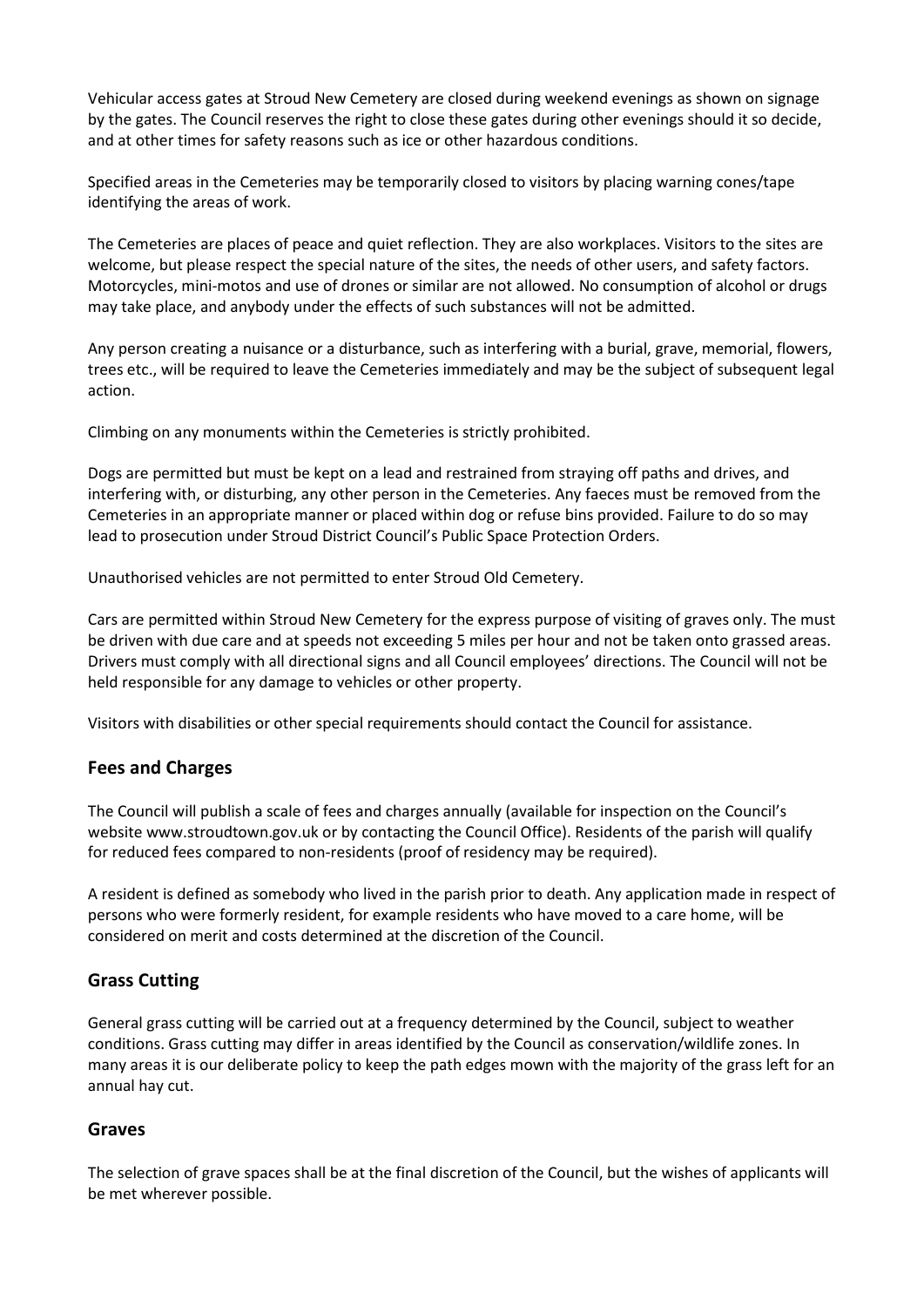The types of graves available are single or double Lawn Graves, double Cremated Remains Graves, single Children's Graves (under 16 years).

All graves will be excavated and prepared for interment by the Council or their appointed contractors only. No other person or company will be allowed to undertake any excavation within the Cemeteries.

All backfilling will usually be undertaken by the Council or their appointed contractors. Subject to a risk assessment and the Council's approval in advance, some backfilling by attendees may be permitted.

The depth of each grave will be determined by the Council in accordance with the provisions of the Local Authorities Cemeteries Order 1977.

Following the interment, the Council will level the grave and either re-turf or make good with topsoil and seed it as appropriate to the season and the conservation value of the site. This will usually happen within 12 months of the interment to ensure the ground remains flat for maintenance.

Every interment shall take place in a private grave. Private graves are graves to which an Exclusive Right of Burial has been issued.

#### <span id="page-4-0"></span>**Exclusive Right of Burial**

The Exclusive Right of Burial is a deed purchased from the Council which gives the purchaser (Grant Holder - maximum of two), and his or her successors, the Right of Burial in a designated grave space for a period of 70 years. The Right of Burial only is purchased, not the land itself which remains the property of the Council.

The Grant Holder will be issued with a Grant of Exclusive Right of Burial Deed from the Council and have their details entered into a register that will be maintained for this purpose by the Council.

It is the responsibility of the Grant Holder to notify the Council of any subsequent change of name or address.

At the expiration of the 70 year period the Grant Holder will have the option of renewing the Right, subject to such restrictions and regulations as may be in force at the time and upon payment of the appropriate fee. Any application for renewal should be made within 12 months of the expiry of the previous Right.

The Exclusive Right of Burial cannot be purchased in advance of need, i.e. graves cannot be pre-purchased or reserved.

The Grant Holder may apply for permission for a memorial to be placed on the grave.

The Grant Holder can change ownership at any time by completing a form of assignment and upon payment of the appropriate fee.

#### <span id="page-4-1"></span>**Transfer of Exclusive Right of Burial**

If the Grant Holder is deceased the Exclusive Right of Burial must be transferred before any burial (other than that of the Grant Holder) or memorial application can be approved.

The Exclusive Right of Burial can only be transferred to another person or persons (maximum of two) who are entitled and via the legal process adopted by the Council.

Any transfer will be for the remainder of the grant period.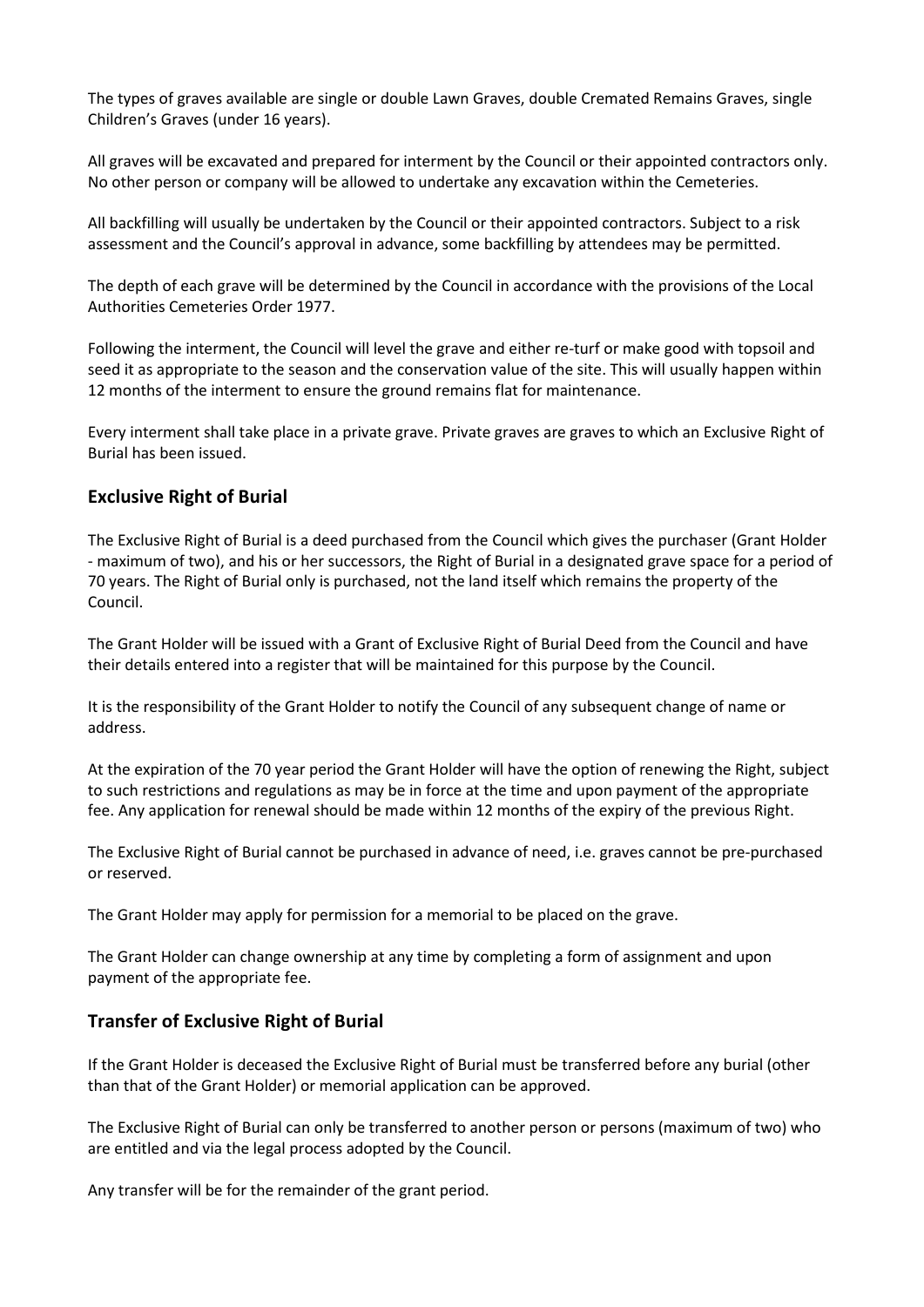## <span id="page-5-0"></span>**Coffins**

Coffins, caskets and urns for interment must be made from suitable bio-degradable materials such as wood, wicker, cane, bamboo, wool, cardboard etc., and should bear a name plate identifying the deceased. The Council also permits shroud burial.

### <span id="page-5-1"></span>**Booking of Interments**

A provisional booking for a funeral may be made by telephone to the Council Offices.

The provisional booking should be followed up by the submission of a completed Notice of Interment to the Council Offices at least  $5<sup>1</sup>$  $5<sup>1</sup>$  $5<sup>1</sup>$  working days in advance of the intended date and time of the interment. Receipt of the fully and correctly completed Notice of Interment will act as confirmation of the provisional booking.

The Council reserves the right to delay an interment if weather or ground conditions make it unsafe to either dig the grave or hold the burial ceremony.

For interment in a new grave the purchaser must sign the Notice of Interment and complete a Grant of Exclusive Right of Burial Purchase Agreement.

For interment in an existing grave the Grant Holder must sign the Notice of Interment, except where the interment is that of the Grant Holder. Should ground conditions prove unsuitable or unsafe for re-opening an existing grave, in accordance with current Health and Safety requirements, the Council reserves the right to offer an alternative grave space.

A certificate for disposal given by the Registrar of Births and Deaths (commonly known as the 'green form') or Crematorium, or an order of the Coroner must be delivered to the Council Offices at least 5 working days in advance of the intended date and time of the interment.

The exact size of the coffin, casket or container must be given in writing to the Council as soon as possible after the provisional booking, including maximum exterior length, width and depth together with any other pertinent information relating to its size and shape (e.g. locking bar handles, casket shape, wicker coffin etc.) to enable the Council to determine the dimensions of grave to be excavated.

As much information relating to the interment as possible must be given to the Council in advance, especially if it is unusual, e.g. large number of mourners expected, music or processions.

It is the responsibility of the person making the interment arrangements to ensure that any memorial on the grave is removed from it at least 5 working days prior to the date and time of the interment. Receipt of the Notice of Interment shall be considered approval for any such removal.

The Council will determine the appropriate fees to be paid for the interment, which must be paid fully in advance.

Interment fees are non-fundable once the booking is confirmed.

#### <span id="page-5-2"></span>**Interments**

Interments will normally only be permitted Monday to Friday (excluding Bank or other Public Holidays): 9am-2.30pm November-February; 9am-3.30pm March-October. It may be possible to arrange interments outside of these times subject to additional cost. Please contact the Council if a time outside of the permitted hours is required.

<span id="page-5-3"></span><sup>&</sup>lt;sup>1</sup> Unless religious practices predetermine a specific timeframe.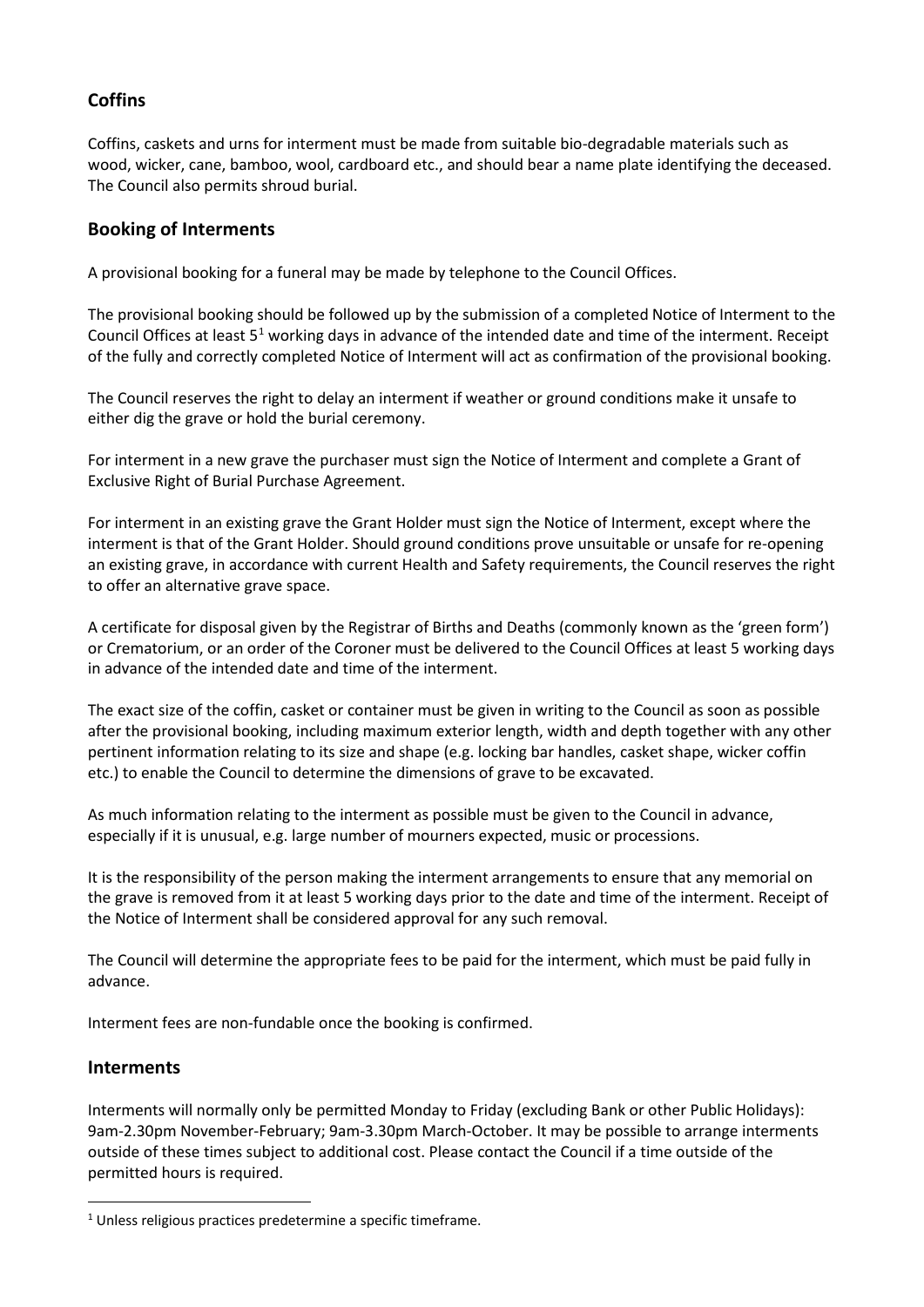All interments will be subject to the control of the Council's designated officer, member of staff or appointed contractor, who will meet the cortege and direct it to the grave, and check the coffin or urn plate against paperwork.

The time appointed for an interment must be punctually observed. The Council reserves the right to delay a late arriving interment in the event that it impacts on another service.

It is the responsibility of the person making the interment arrangements to organise a Minister or Officiant for the interment if one is required.

Any floral tributes from the interment will be placed on top of the grave following backfilling, and will remain in situ for a minimum of 21 days before being cleared by Council staff (unless family have already removed them).

Designated areas for the burial of cremated remains are available. Dedicated Cremated Remains Graves are capable of holding two sets of cremated remains. Dedicated existing Lawn Graves may also have up to four sets of cremated remains (subject to permission being given to the Grant Holder).

Cremated remains may be scattered in the permitted area of the Old Cemetery only and upon payment of the appropriate fee.

#### <span id="page-6-0"></span>**Memorials**

Only Memorial and Stone Masons registered with and compliant with the standards of BRAMM (British Register of Accredited Memorial Masons) or NAMM (National Association of Memorial Masons) are permitted to erect memorials within the cemeteries. This includes memorials being reinstated following removal for interment or changes.

All memorials fixed in the Cemeteries must comply with British Standard 8415 (latest version) and the BRAMM Blue Book (latest version).

Ground anchors and fixing systems used in the construction of memorials must have a certificate of compliance with BS8415 (latest version).

Memorials will only be permitted on purchased graves.

Memorials will not be permitted to be erected within 12 months of any interment due to possible ground movement.

Temporary timber crosses or other temporary markers may be installed immediately following interment. Any such temporary markers shall be removed within 24 months of the interment. If not removed, the Council reserve the right to remove and dispose of them.

Before any memorial may be erected or works undertaken to an existing memorial, including reinstatement following interment, an application must be submitted to the Council on the appropriate form. The Grant Holder must sign the form to give their permission for the proposed memorial/works. If the Grant Holder is deceased the Exclusive Right of Burial must be transferred before the memorial application can be approved. On approval by the Council permission will be granted to the responsible Memorial Mason, who will only undertake works at a time agreed with the Council in advance.

The Memorial Mason must inscribe the company name only on the reverse of the stone towards the base in lettering not more than 25mm high. No trademark, phone number or other advertising will be allowed. The Memorial Mason must also inscribe the grave number towards the bottom right hand side of the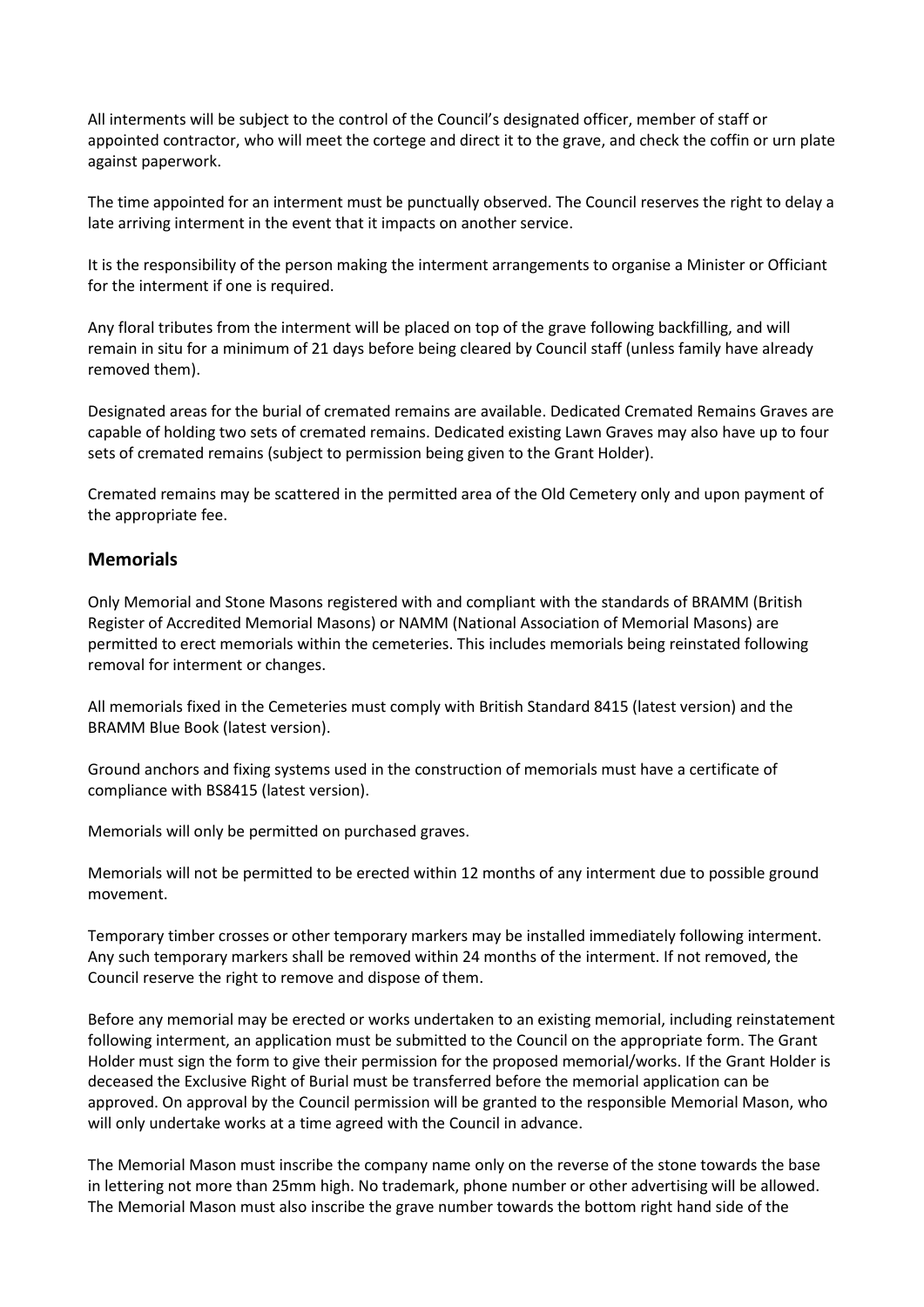reverse of the memorial in letters not exceeding 25mm high. On kerbstones the grave number must be inscribed on the right-hand side of the foot kerb.

Memorial Masons must remove all arisings from the Cemeteries at the conclusion of their work, and must leave the area in a tidy condition. It is not possible for memorials to be stored in the Cemeteries prior to refixing following an interment – all such memorials must be removed from the site by the memorial mason appointed to remove the memorials prior to the grave being excavated.

Permanent memorials must be able to bear continuous exposure to the weather and must be made of durable natural stone. Sustainably-sourced (i.e. FSC or PEFC certified) hardwoods may be used but the Council reserves the right to remove the Memorial if its condition has deteriorated.

The maximum dimensions for memorials including plinth are as follows: Lawn Grave: height 1000mm; width 600mm; depth 300mm. Cremated Remains Grave: height 600mm; width 440mm; depth 300mm. Children's Grave: height 600mm; width 440mm; depth 300mm. Memorial Vase: height 300mm; width 250mm; depth 250mm. Garden of Remembrance Memorial Plaque: width 150mm; height 100mm.

The Council reserves the right to reject an application for any memorial that it deems unsuitable.

All memorials are erected at the sole responsibility of the Grant Holder and the Council shall not be held responsible for any damage to or caused by the memorial, howsoever incurred. The memorial remains the responsibility of the Grant Holder during the lease period of the grave.

The Council will undertake routine safety checks on all memorials, and will notify the Grant Holder at the last registered address of any necessary works to make the memorial safe. The Grant Holder will be given a period of 28 days from the date of the letter to contact the Council and arrange the necessary repairs. The Council reserves the right to temporarily make safe any memorials that pose an immediate danger until such works are completed. This may require the lying flat of a memorial. If the Grant Holder does not arrange for the repairs to be made, the Council may repair or remove the memorial at the Grant Holder's expense.

## <span id="page-7-0"></span>**Memorial Garden Area**

The maximum permitted garden area measured from the space where a memorial stone may be installed shall not exceed 1 metre x 600mm on a Lawn Grave and 600mm x 440mm on a Cremated Remains Grave. This length includes the full depth of the plinth and/or headstone. Please be aware that it may be necessary to reposition the garden area once a memorial stone is installed in order to comply with the above dimensions.

No trees may be planted on graves. Only suitable planting such as annual bedding or small shrubs will be permitted. These should not be allowed to grow taller than 600mm or to spread outside the width of the memorial area. The Council reserves the right to cut back or remove plants outside these limits.

Fences or other boundaries of any height or form may not be erected. The Council will consider the installation of kerbstones on Lawn Graves if they are constructed to current recognized industry standards. The area allocated for any kerbstone shall not exceed 1 metre x 600mm. Any memorial vase, chippings, pebbles or stones must be located within this area only.

Cut flowers may be placed loosely or in appropriate metal or plastic vases. Please note that wild deer frequent the Cemeteries and flowers can sometime be eaten by them.